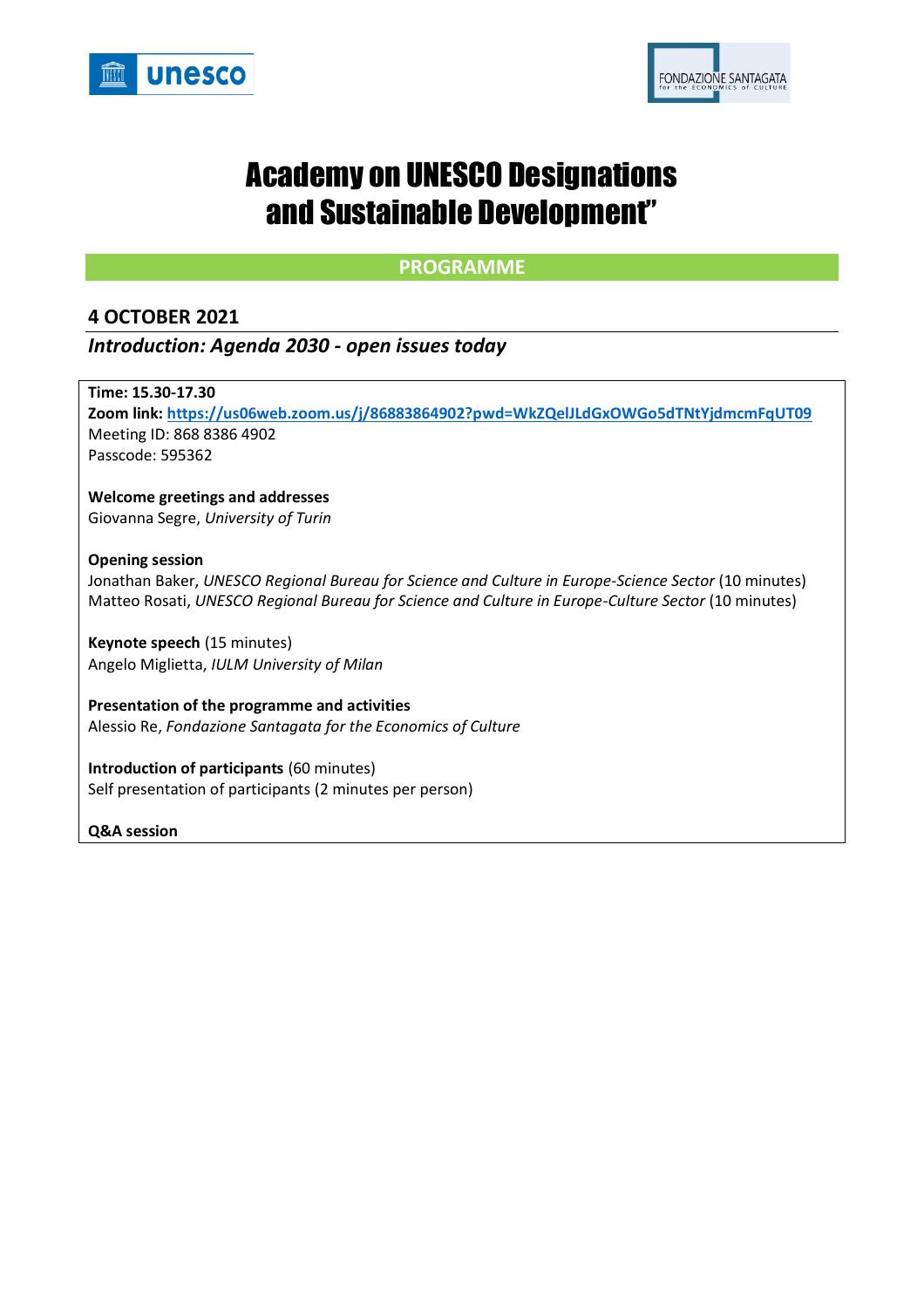



# **5 OCTOBER 2021**

# *Enhancing the value of UNESCO Designations through cultural and creative industries*

#### **Time: 10.30 - 12.00**

Zoom link:<https://us06web.zoom.us/j/88651197315> Meeting ID: 886 5119 7315

## **Seminar on "Enhancing the value of UNESCO Designations through cultural and creative industries"**

> Experiences from Biella UNESCO Creative City of Crafts and Folk Art.

With the participation of:

- City of Biella – Barbara Greggio, *Municipality of Biella (Assessore UNESCO)*

- Cittadellarte (Fondazione Pistoletto) Paolo Naldini, *Director of Fondazione Pistoletto*
- Circolo del Design (Torino) Sara Fortunati, *Director of Circolo del Design*

#### **Moderated by:**

Giovanna Segre, *University of Turin*  Matteo Rosati, *UNESCO Regional Bureau for Science and Culture in Europe-Culture Sector* **Q&A session**

#### **Time: 15.30 – 17.30**

Zoom link:<https://us06web.zoom.us/j/89647059302> Meeting ID: 896 4705 9302

#### **Introduction to the working agenda**

**Workshop** (75 minutes) – Moderated by Fondazione Santagata

Participants will be divided into three groups; in different online rooms, they will take part in round discussions. Each group, through the support of three moderators, will be stimulated to deepen the workshop subtopics and the questions emerged during the seminars.

Group 1 – moderated by Andrea Porta, *Fondazione Santagata*

Group 2 – moderated by Giulia Avanza, *Fondazione Santagata*

Group 3 – moderated by Alessio Re, *Fondazione Santagata*

#### **Presentation of group exercise results**

Discussant: Martha Friel, *IULM University*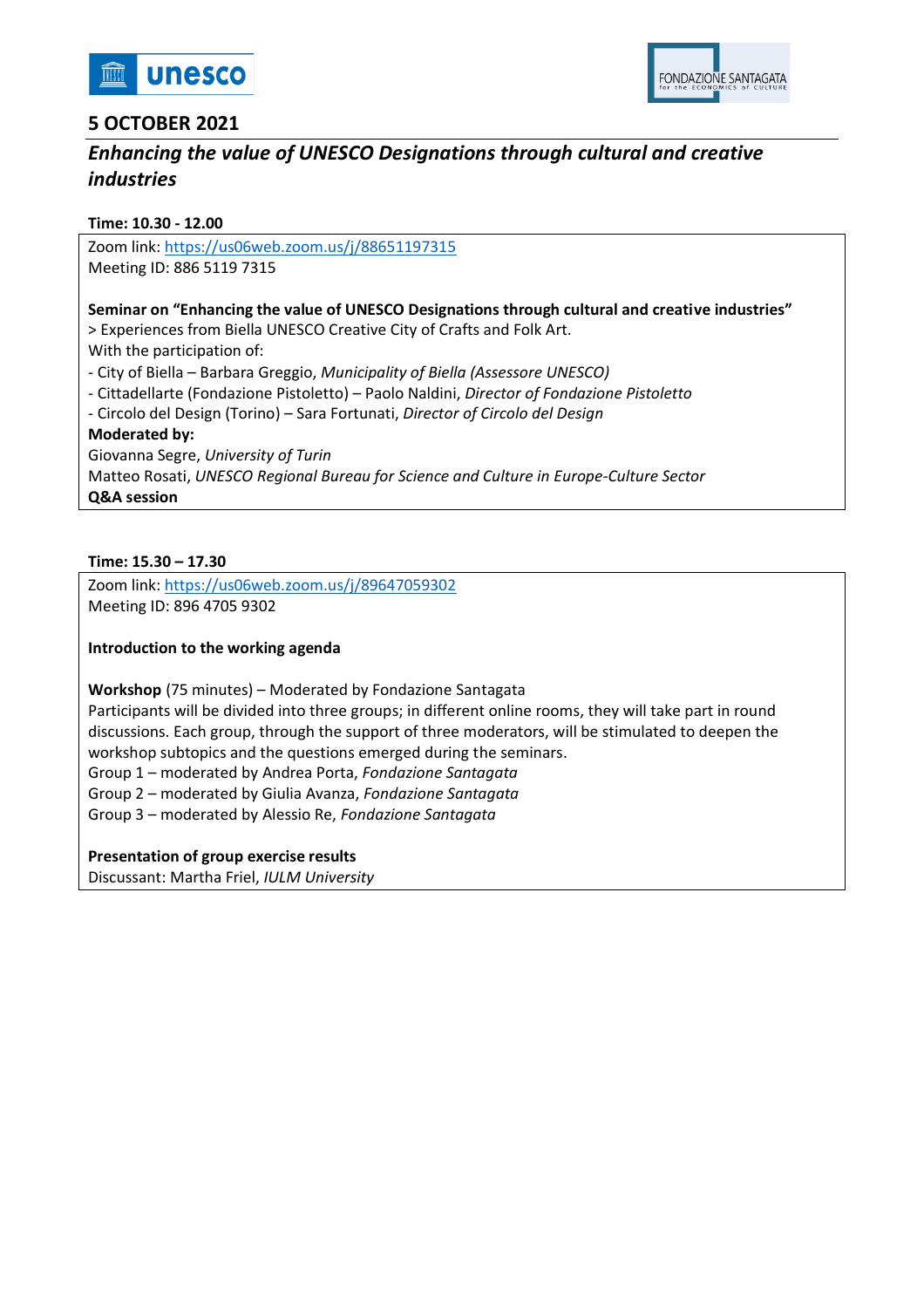

# **6 October 2021**

## *Interpreting cultural heritage*

## **Time: 10.30 - 12.00**

Zoom link:<https://us06web.zoom.us/j/86089376280> Meeting ID: 860 8937 6280

## **Seminar on "Interpreting cultural heritage"**

> Experiences from Ivrea, Industrial city of the 20th century - World Heritage Site. With the participation of:

- City of Ivrea – Renato Lavarini, *Cabinet Director Municipality of Ivrea*

- Town of Bamberg – *UNESCO World Heritage Site (Germany)*

- Rjukan-Notodden - *UNESCO World Heritage Site (Norway*)

- Fabio Viola, *Game Designer and Producer*

## **Moderated by:**

Alessio Re, *Fondazione Santagata for the Economics of Culture* Matteo Rosati, *UNESCO Regional Bureau for Science and Culture in Europe-Culture Sector* **Q&A session**

## **Time: 15.30 – 17.30**

Zoom link:<https://us06web.zoom.us/j/89730341921> Meeting ID: 897 3034 1921

## **Introduction to the working agenda**

**Workshop** (75 minutes) – Moderated by Fondazione Santagata

Participants will be divided into three groups; in different online rooms, they will take part in round discussions. Each group, through the support of three moderators, will be stimulated to deepen the workshop subtopics and the questions emerged during the seminars.

Group 1 – moderated by Andrea Porta, *Fondazione Santagata*

Group 2 – moderated by Giulia Avanza, *Fondazione Santagata*

Group 3 – moderated by Alessio Re, *Fondazione Santagata*

## **Presentation of group exercise results**

Discussant: Enrico Eraldo Bertacchini, *University of Turin*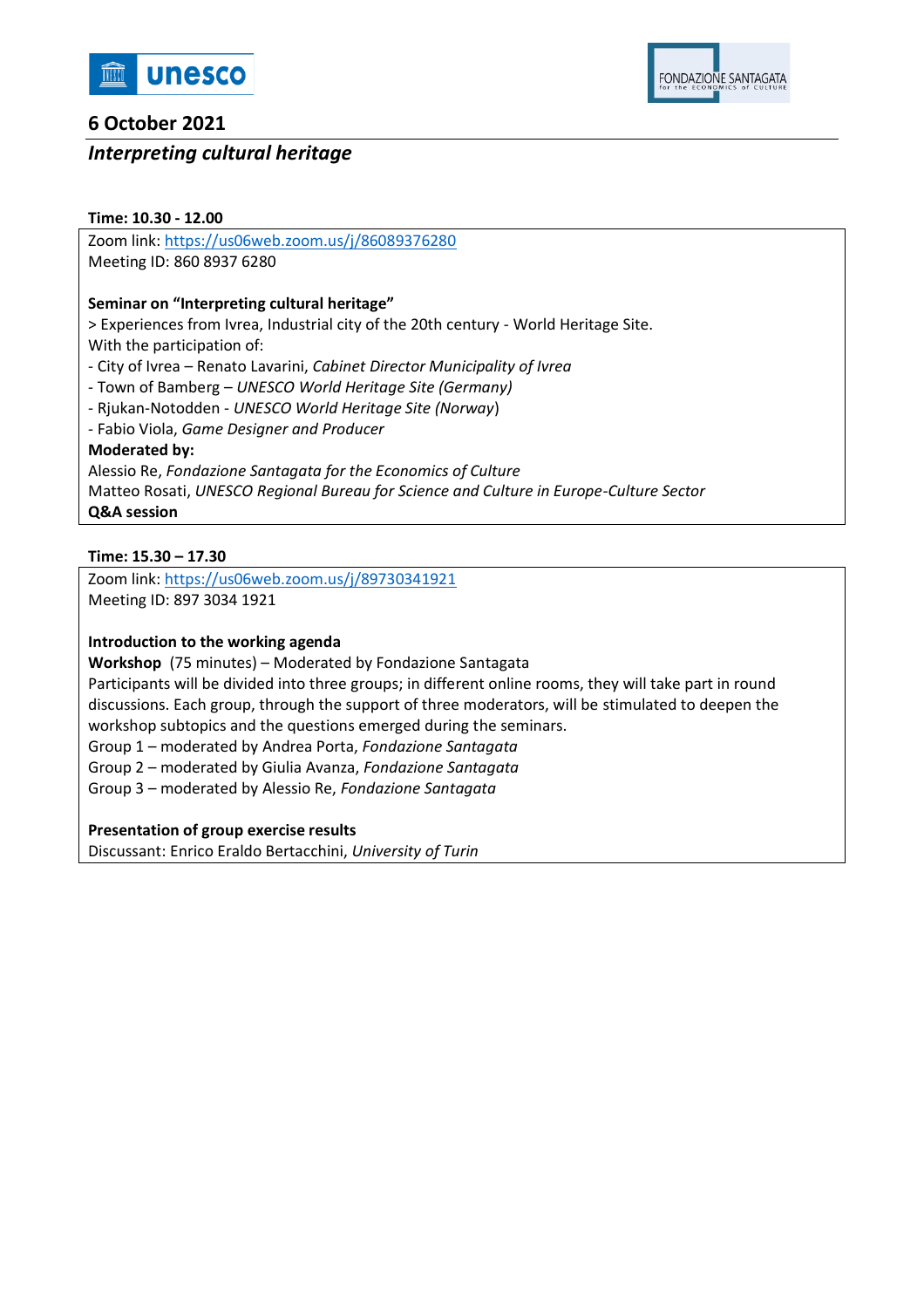



# **7 October 2021**

# *Tools and labels for the integrated management for cultural and natural resources*

#### **Time: 10.30 - 12.00**

Zoom link:<https://us06web.zoom.us/j/81103953842> Meeting ID: 811 0395 3842

#### **Seminar on "Tools and labels for integrated management for cultural and natural resources"**

> Experiences from Collina Po Biosphere Reserve.

With the participation of:

- Lorenzo Fogliato , *Collina Po Biosphere Reserve*

- Francesca Rota, *CNR IRCrES, Research Institute on Sustainable Economic Growth* 

- Carla Silva, Azores Islands Biosphere Reserve (Portugal)

- Valasia Iakovoglou, Director of the Ecotourism Sector of the UNESCO Chair Con-E-Ect at International Hellenic University (IHU)

#### **Moderated by**

Franco Becchis, *Fondazione per l'Ambiente T. Fenoglio* **Q&A session**

#### **Time: 15.30 - 17.30**

Zoom link:<https://us06web.zoom.us/j/84929125443> Meeting ID: 849 2912 5443

#### **Introduction to the working agenda**

**Workshop** (75 minutes) – Moderated by Fondazione Santagata

Participants will be divided into three groups; in different online rooms, they will take part in round discussions. Each group, through the support of three moderators, will be stimulated to deepen the workshop subtopics and the questions emerged during the seminars.

Group 1 – moderated by Andrea Porta, *Fondazione Santagata*

Group 2 – moderated by Alessio Re, *Fondazione Santagata*

Group 3 – moderated by Paola Borrione, *Fondazione Santagata*

#### **Presentation of group exercise results**

Discussant: Paola Borrione, *Fondazione Santagata*